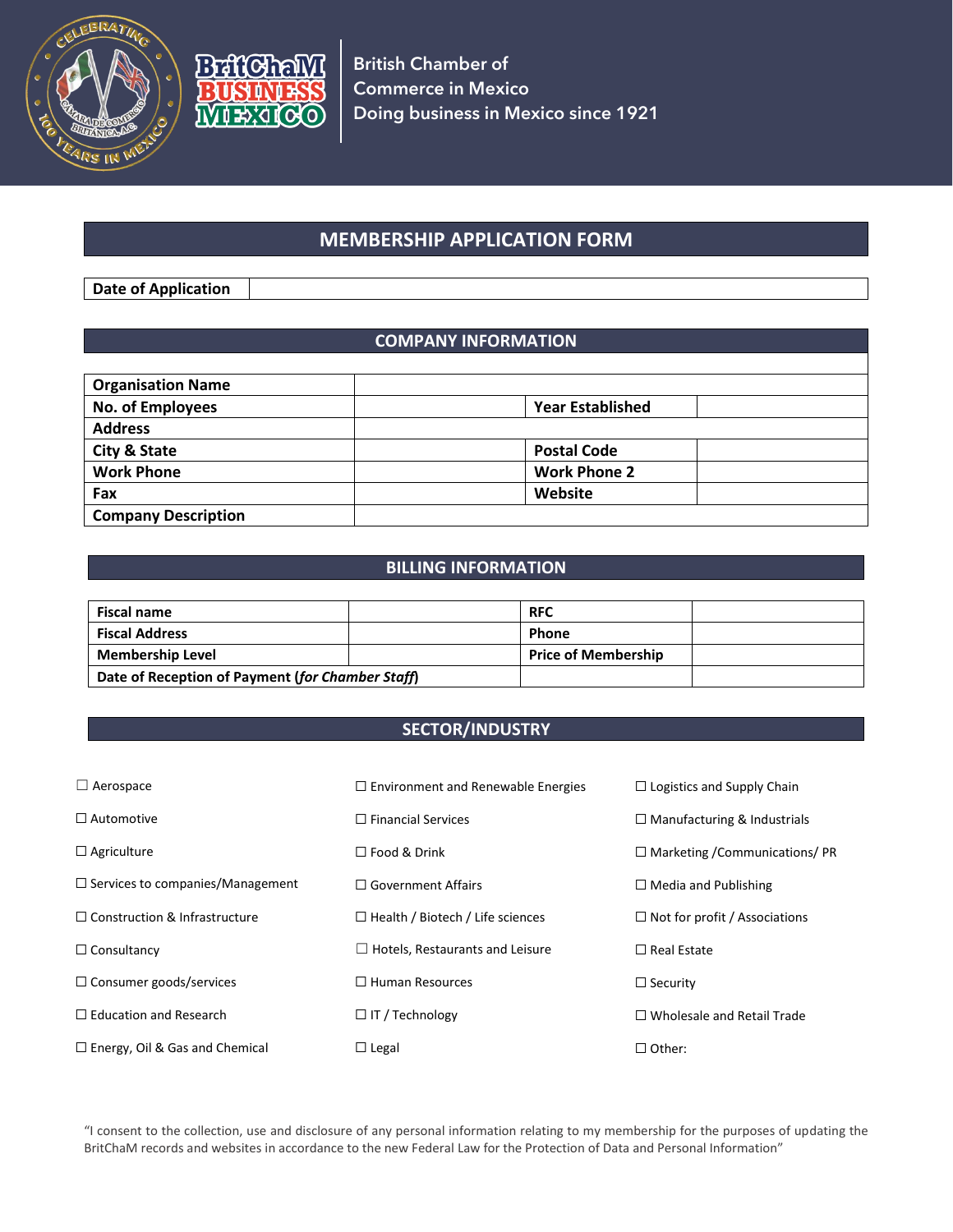



**British Chamber of Commerce in Mexico Doing business in Mexico since 1921**

#### **CONTACT INFORMATION**

| <b>Contact Name</b>     |  |
|-------------------------|--|
| <b>Position</b>         |  |
| Email                   |  |
| <b>Telephone/Mobile</b> |  |
| Area(s) of interest     |  |

| <b>Contact Name</b>     |  |
|-------------------------|--|
| <b>Position</b>         |  |
| Email                   |  |
| <b>Telephone/Mobile</b> |  |
| Area(s) of interest     |  |

| <b>Contact Name</b> |  |
|---------------------|--|
| <b>Position</b>     |  |
| Email               |  |
| Telephone/Mobile    |  |
| Area(s) of interest |  |

| <b>Contact Name</b>     |  |
|-------------------------|--|
| <b>Position</b>         |  |
| Email                   |  |
| <b>Telephone/Mobile</b> |  |
| Area(s) of interest     |  |

"I consent to the collection, use and disclosure of any personal information relating to my membership for the purposes of updating the BritChaM records and websites in accordance to the new Federal Law for the Protection of Data and Personal Information"